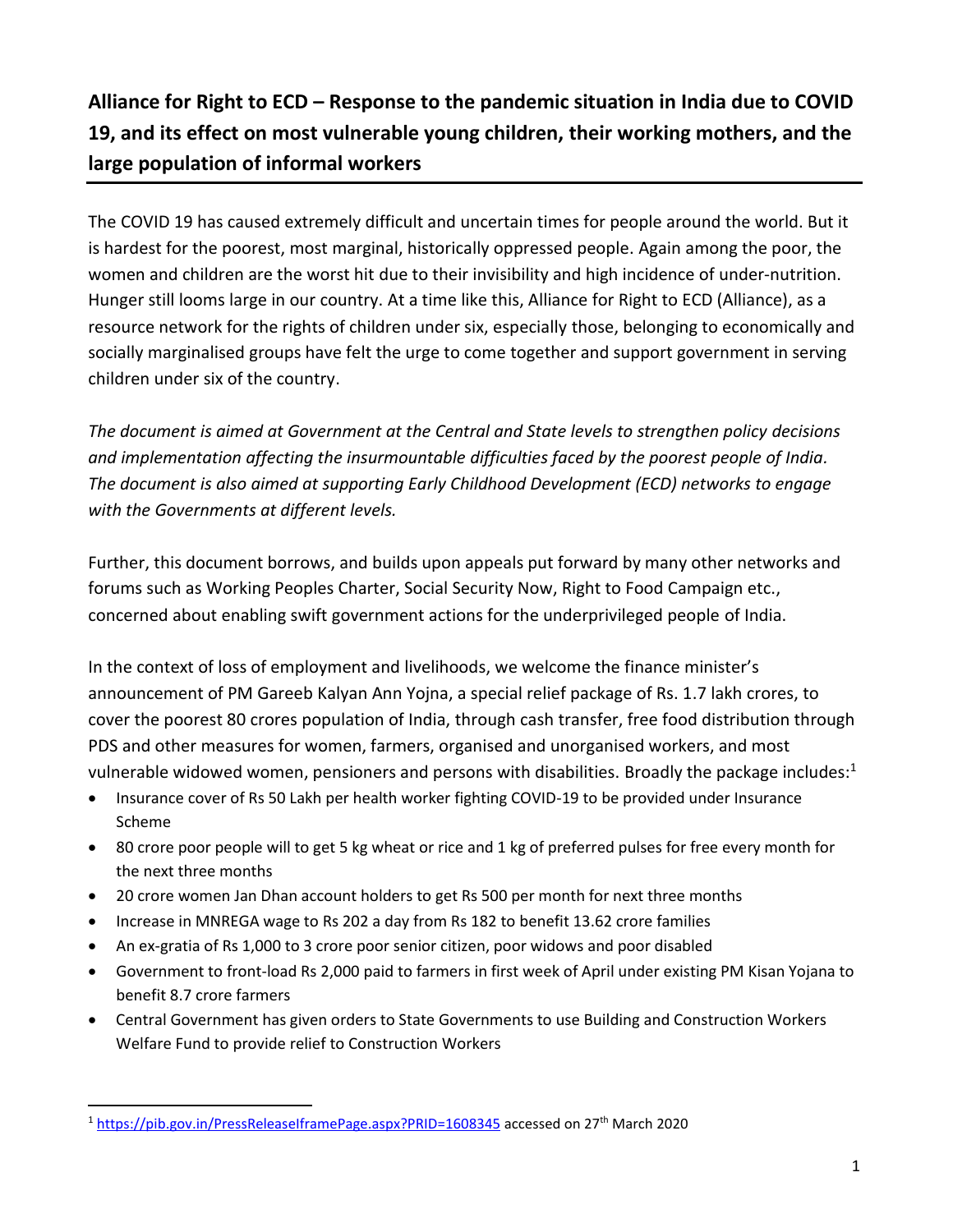Many state governments have already taken encouraging steps like cash transfer (UP, Kerala), insurance for health workers including ASHAs and other frontline workers, community kitchens to feed hungry people (Delhi), helpdesks in metro cities to extend help to stranded migrant labour from others cities (Bihar, UP, WB).

Despite efforts by government, many economists and activists point to the large numbers of the poorest and most marginalised people who continue to remain outside the ambit of the economic relief package and other measures announced so far. This necessitates urgent attention from civil society, concerned citizen groups and general public to draw government's attention towards urgently supporting the needs of excluded people.

## **Alliance suggestions for overall social security during this crisis situation:**

More than 8 out of 10 people in workforce are employed in informal sector. Their precarious working conditions, lack of job security and social security are repeatedly evidenced. We acknowledge that informal sector employment and urban poverty are deeply connected. In this regard, we reiterate the following demands from central and state governments:

- 1. **Cash transfer in the form of basic income security** Immediate cash transfer of state level minimum wages to be transferred to bank accounts of all informal sector workers. The State intends to transfer Rs.500 to women Jan Dhan account holders and Rs 1000 to poor widows, senior citizens and persons with disability, covering three months. We recommend transfer of minimum wages for 25 days per month to be released into Jan Dhan accounts of all urban residents for the period of the lockdown and two months following the end of the lockdown.
- 2. **Emergency cash relief** of Rs 7,000 per month for 2 months to be given as cash (without biometric authentication) to each poor household, especially the urban poor migrant workers, who may not have Jan Dhan accounts such as - rickshaw pullers, auto drivers, workers of small sweatshops, domestic workers, street vendors, home-based workers, self-employment workers etc. The money should be paid to individual workers and not to one member of the family.
- 3. **Support unregistered construction workers -** not counted within the 3.5 crores workers registered in respective state labour welfare boards. They must also benefit from the cash support through the BOCW Cess Act 1996, at the same levels as the registered construction workers. It will be the responsibility of Labour Welfare Boards to coordinate with employers in identifying workers. Cash can be handed to those who do not have bank accounts using the same process as paying wages to the workers without bank accounts. Government should direct real estate industry associations like CREDAI, NAREDA and others to maintain proper records of their unregistered workers and share promptly with labour departments.
- 4. **Urgently provide temporary shelters** for migrant workers and families Schools, stadiums, army cantonment areas with adequate facilities, other empty locations must be provided to migrant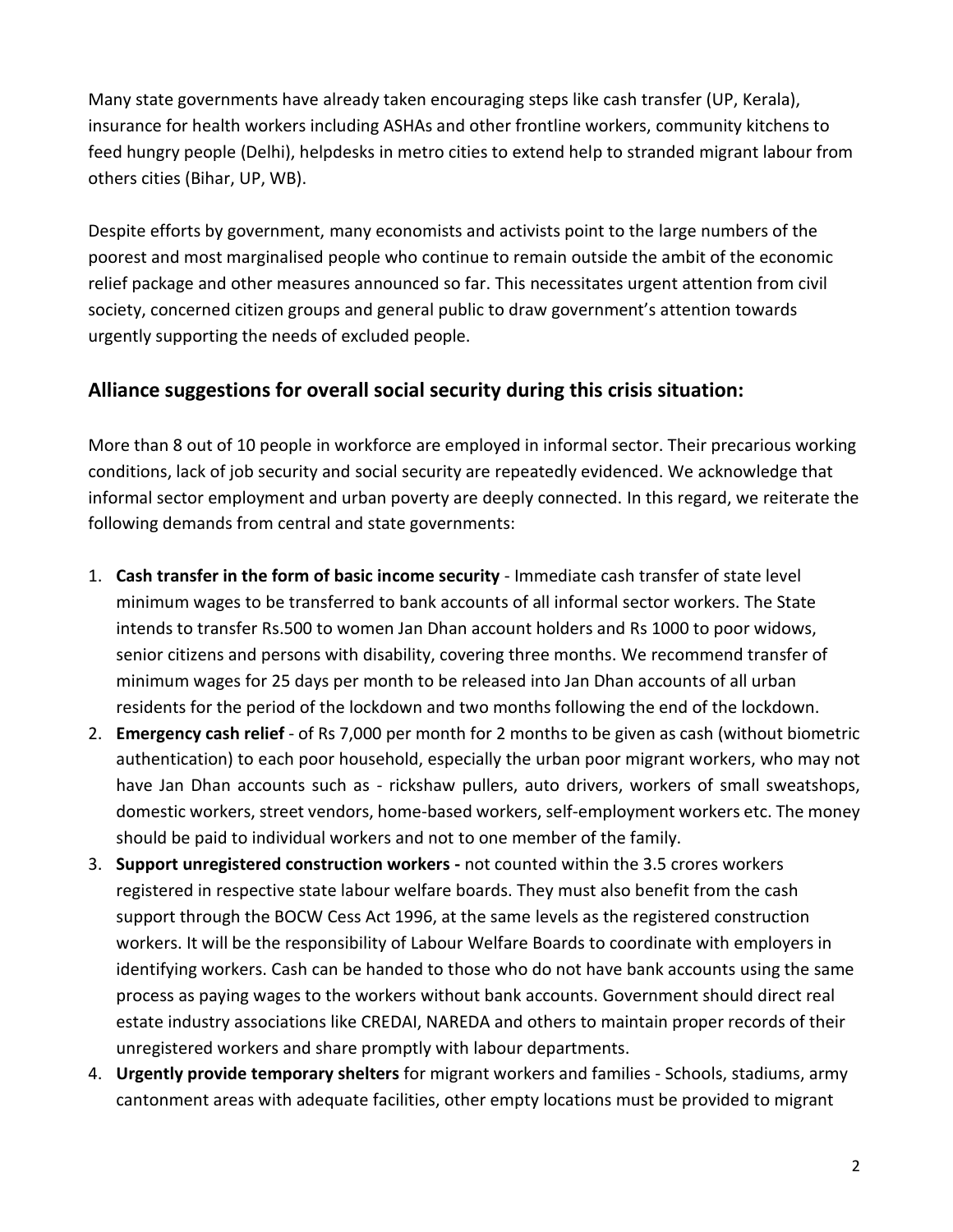workers such as construction workers, daily wage earners and other casual workers, who have no place to stay in the city with work closing down. Do not close hostels, relief camps, and shelters. Ensure supply of clean drinking water and sanitation at these locations to prevent further health hazards. Especially ensure water supply to meet the basic hand washing protocols as per WHO norms.

- 5. **Provide safe transport** to migrants who are trying to return home, ideally via sanitized buses with safety protocols provided by State administration.
- 6. **Strictly prevent layoffs** and make provision of paid leaves –Jobs of informal sector workers need to be protected and State needs to strongly prevent layoffs during this period.
- 7. **Strengthen health services**  District Health centres to be equipped with ICUs, doctors and nurses. Testing facilities to be stepped up in districts. There should be free testing and treatment of all suspected/affected persons, even in private hospitals. The testing and treatment facilities must be greatly expanded. Special attention must be given to children's prevention and treatment of common ailments during this period, to avoid virus transmission to children due to reduced immunity.
- 8. **Double the PDS ration** for 3 months (April, May, June) and provide it free in advance through doorstep delivery along with cooking oil, pulses, salt, masala, and soap. Provide it to everyone desirous of obtaining these, irrespective of whether they have a ration card or not, because a lot of the very poor including the homeless and circular migrants in cities have no cards. Abolish Aadhaar linkage and biometric identification at least for this period. Give clear directions for distribution systems to ensure distance and sanitization norms are practiced during public distribution of ration.
- 9. **Ensure a minimum of 2 cooked meals** at conveniently located sites, through services like Amma Canteen, AamAdmi Canteens, at a minimum density of 70 feeding centres open 12 hours a day, per 1 lakh people. Ramp up kitchen facilities to meet this urgent requirement by using Aanganwadis, government schools, government colleges and community halls.

## **Suggested measures for care and protection of children under 6, during the pandemic**

- 1. **Implement of Supreme Court order** -Supreme Court has taken suo moto cognizance on the issue of reaching out to families with nutrition and on 18<sup>th</sup> March issued has an order stating that "it is necessary that all the states should come out with a uniform policy so as to ensure that while preventing the spread of Covid-19, the schemes for providing nutritious food to the children and nursing and lactating mothers are not adversely affected."
- 2. **ICDS services on nutrition to reach children at home**  All ICDS services including nutrition services remain suspended during lockdown. Given that malnourished children are more susceptible to infection, we recommend to MWCD/state WCD to ensure nutrition monitoring and referral services to reach to all children under six years, irrespective of whether they are